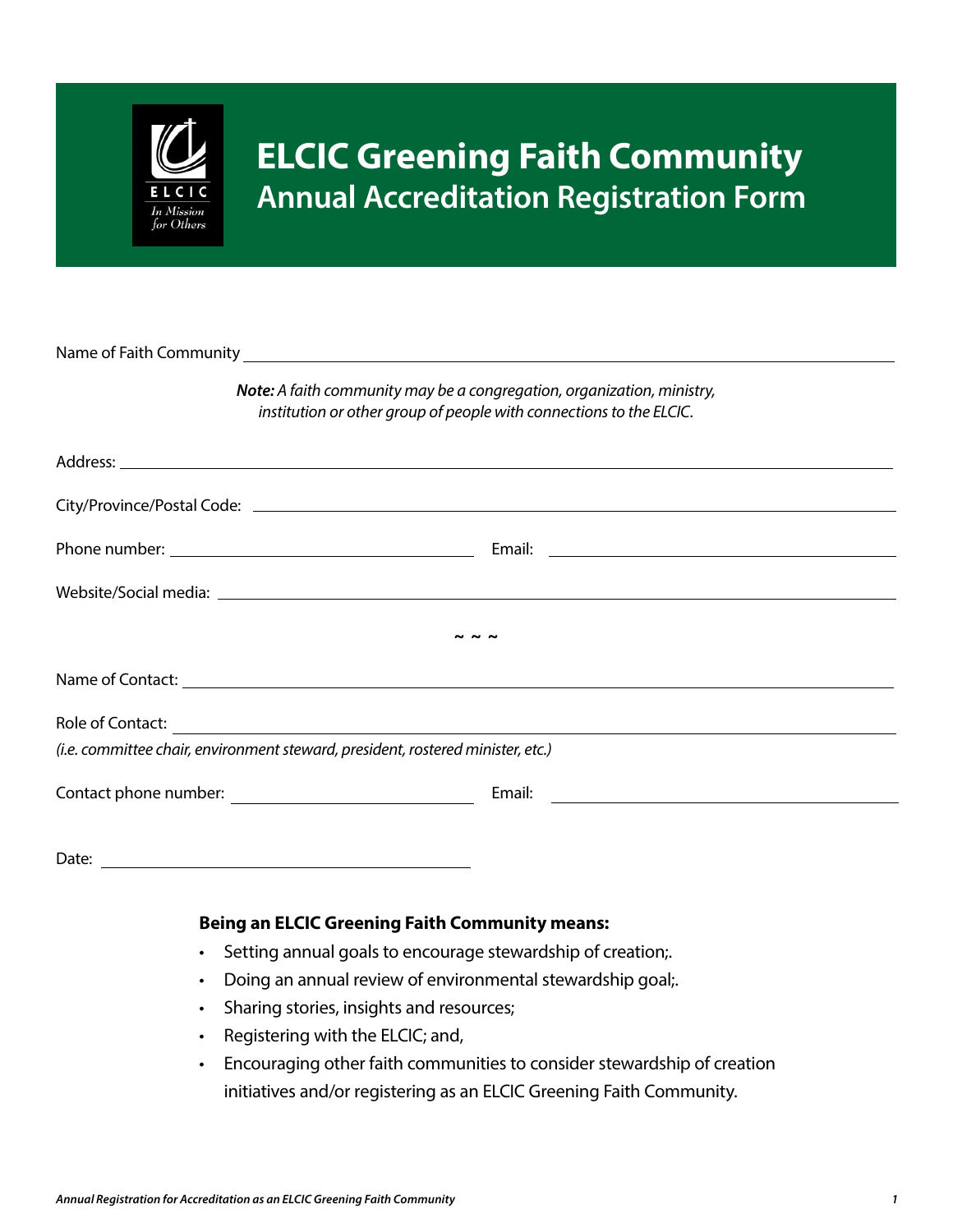## **OUR COMMITMENTS:**

#### *Please check all that apply.*

#### *Feel free to describe name your own ideas.*

#### **Worship, prayer and formation for a healthy relationship with the earth:**

- $\Box$  Acknowledge the traditional Indigenous territory where we worship and gather.
- Observe the Season of Creation. www.elcic.ca/seasonofcreation/default.cfm
- $\Box$  Participate in Earth Day events at church and/or in our community.
- $\Box$  Host or participate in an Earth Hour. www.earthhour.org/

 $\Box$  Host an outdoor prayer, worship or formational event.

 $\Box$  Support our synod's outdoor ministry.

 $\Box$  Plant trees.

- $\Box$  Host an event to explore the theology of the stewardship of creation.
	- Pray regularly for a healthy relationship with the earth.

Our ideas:

#### **Reducing our environmental footprint:**

- $\Box$  Reduce or eliminate the use of disposable dishes, utensils and single use plastics at ministry events.
- $\Box$  Implement a recycling program: reduce, reuse, recycle.
- $\Box$  Conduct an energy audit of our building, facilities and grounds.
- $\Box$  Do maintenance, repairs and/or renovations to reduce energy consumption.
- $\Box$  Care for our grounds and landscaping in ways that demonstrate stewardship of creation.
- $\Box$  Use locally sourced food and drinks are used when possible.
- $\Box$  Provide composting for ministry events and gatherings.
- $\Box$  Encourage the use of carpooling, public transit, bicycling and active transportation.
	- Conserve water.

Our ideas: <u>contract the contract of the contract of the contract of the contract of the contract of the contract of the contract of the contract of the contract of the contract of the contract of the contract of the contr</u>

#### **Educating and Raising Awareness**

|  | Identify environmental issues in our context.                                                                  |
|--|----------------------------------------------------------------------------------------------------------------|
|  | Host a stewardship of creation learning event at least once per year.                                          |
|  | Include stewardship of creation in Sunday School, Confirmation and/or educational ministry.                    |
|  | Promote and/or attend ecumenical, interfaith and community learning events,                                    |
|  | Encourage individual members to reduce their reliance on single-use plastic products.                          |
|  | eq. www.myplasticfreelife.com/plasticfreequide/                                                                |
|  | Deepen our understanding of the land on which you live and worship: know the watershed, ecosystem and          |
|  | traditional Indigenous territory.                                                                              |
|  | Be in conversation with people we know whose vocation, avocation or studies involves care for the environment. |
|  | Share environmental tips through our newsletter, website and communications.                                   |
|  | Post your stewardship of creation activities on social media using #myELCIC.                                   |
|  |                                                                                                                |

Our ideas: